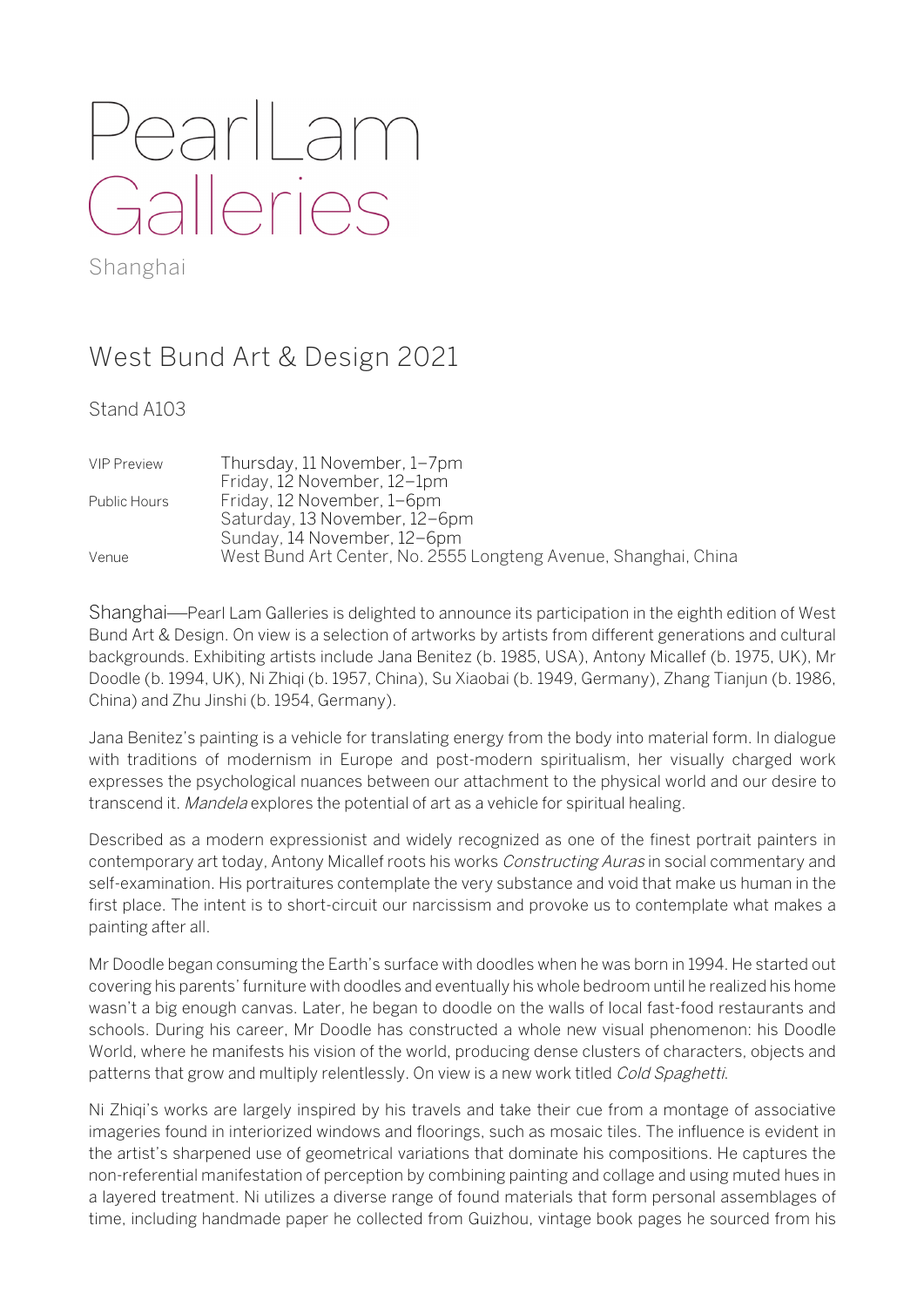travels; yarn from fashion design classes he teaches, anonymous old envelopes, and discarded packages. Alhambra No. 33 conveys a deep sense of longing and nostalgia.

Su Xiaobai has developed a sensuous yet rigorous art that defies classification, and yet whose own chosen medium, lacquer, is steeped in Chinese history. Su's works are both hedonistic and mystical, defiantly sculptural while exquisitely painted. Ranging from shell-like finishes to sensuous, curved profiles and abraded textures, they exist entirely on their own terms, possessing their own history, character, and independent existence. Rather than depict other objects, his art engages with the idea of being itself. At its centre, Su's work uses the visual language and context of art to embody issues that are both philosophical and, at an everyday human level, universal. Su said "Leave the story to the person who wants the story. For me, a bit of hue and movement would do."

Zhang Tianjun was born in Shanghai. From 2001 to 2005, he attended the Affiliated High School of the China Academy of Art. Specializing in oil painting, Zhang graduated from China Academy of Art in Hangzhou in 2009, where he received an honorary scholarship award and excellency award for his graduation portfolio show. Zhang was selected by Today Art Museum in Beijing as an emerging young artist to exhibit that same year. Zhang Tianjun's artworks are primarily based on canvas. With a strong interest in classical Chinese landscapes, he explores and devises Chinese traditional painterly techniques in the realm of contemporary art.

In the late 1980s, Zhu Jinshi was invited by the DAAD and Bethanien Art Center to live and work in Berlin, Germany, which helped him to gain a preliminary understanding of Western contemporary art. He found himself increasingly looking inward at his Chinese roots, particularly Eastern Zen Buddhism. Taking an early interest in the notion of social sculpture by Joseph Beuys, Zhu began experimenting with the potential of contemporary art, infusing Zen philosophy and Fluxus art. His recent acrylic paintings continue his style that he first attempted 40 years ago, but with a twist. For Zhu, art is about continuing to challenge himself.

## About Pearl Lam Galleries

Pearl Lam Galleries is a driving force within Asia's contemporary art scene. Founded in 2005, the gallery plays a vital role in stimulating international dialogue and cross-cultural exchange between the East and West.

Following a rigorous programme, Pearl Lam Galleries presents museum-quality exhibitions that reevaluate and challenge perceptions of cultural practice in Asia. With a thoughtfully balanced roster of Chinese and international artists, the gallery is strategic in its curation, positioning itself as an educator.

The gallery maintains a flagship space in the historic Pedder Building in Hong Kong, whilst the Shanghai gallery is situated in the heritage architecture in the Bund district. With a team of international staff, Pearl Lam Galleries' reach is global, having presentations at major international art fairs including The Armory Show, Art Cologne, Art Basel Hong Kong, Frieze Masters, and West Bund Art and Design.

## Press Enquiries

Asia:

Charmaine Chan / PR & Marketing Manager

charmaine@pearllamgalleries.com / +852 2522 1428